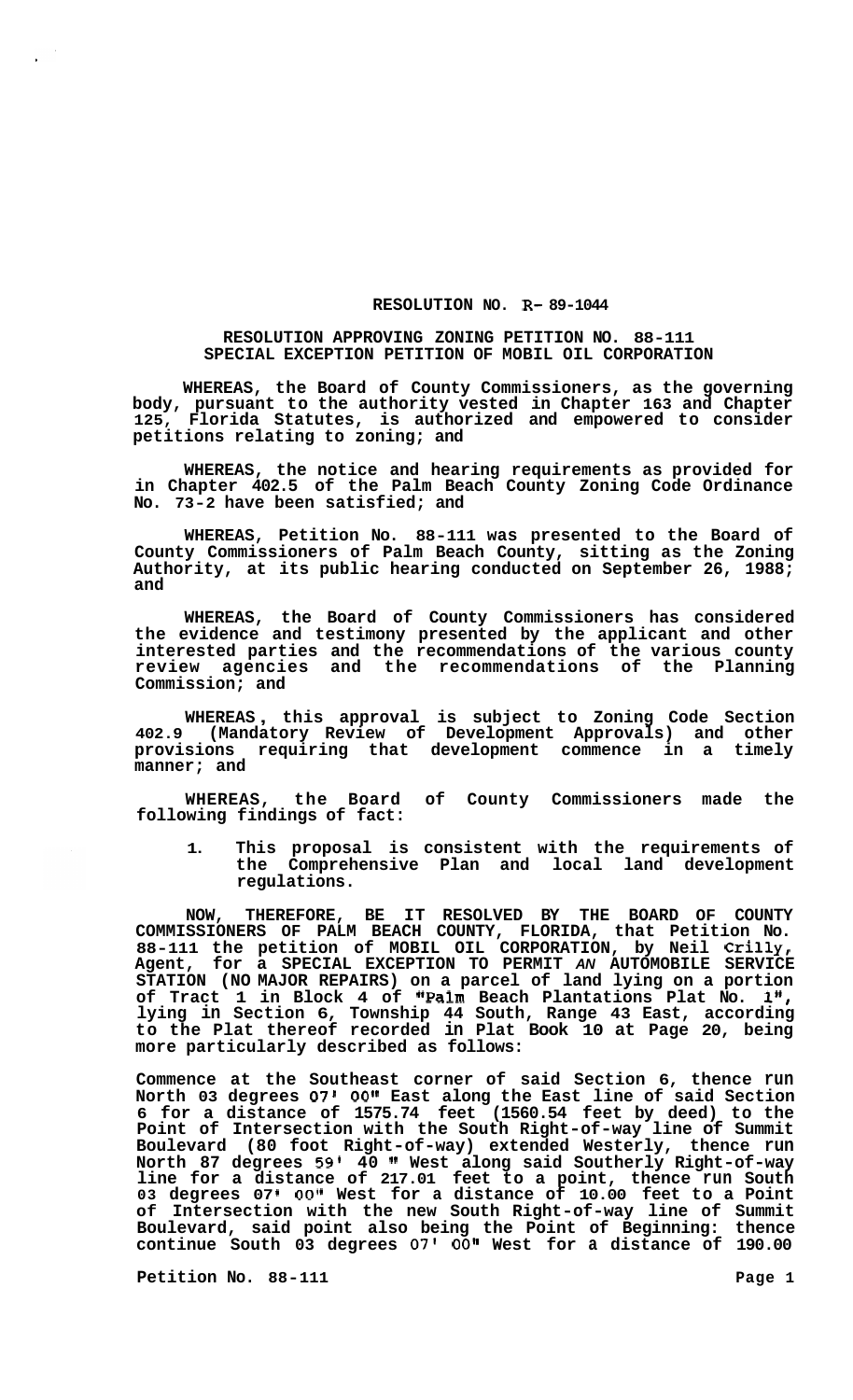feet to a point, thence run South 87 degrees 59' 40" East for a distance of 150.00 feet to the Point of Intersection with the West Right-of-Way line of Congress Avenue (100 foot Right-of-Way), thence run North 03 degrees 07' 00" East along said West<br>Right-of-Way line for a distance of 157.38 feet to a point,<br>thence run North 41 degrees 46' 21" We feet to the Point of Intersection with the said new South Rightof-Way line of Summit Boulevard, thence run North 87 degrees 59' 01-way line of Summit Boulevard, thence fun North 87 degrees 59.<br>40" West along said South Right-of-Way line for a distance of<br>118.12 feet to the Point of Beginning, being located on the<br>southwest corner of the intersectio District, was approved as advertised, subject to the following conditions:

- **1. Prior to Site Plan Review Certification, the petitioner shall redesign the site to provide for clear ingress, egress and circulation within the site by:** 
	- **a. Shifting the entire canopy, pump and kiosk structure to the southwest or relocate the northern most pump island south of the southern pump: and**
	- **b. Relocating the required transfer of interior landscaping to the eastern and northern property lines.**
- **2. Prior to certification, the site plan shall be amended to indicate the following:** 
	- **a. Required canopy trees thirty (30) feet on center;**
	- **b. Required setbacks for all structures;**
	- **c. Graphic depiction and revised site plan tabular indicating the transfer of all interior landscape square footage to the perimeter: and**
	- **d. Required stacking distance for all drive-up units.**
- **3. The stacking lanes shall be designed so as not to interfere with the backup distances of required parking stalls and other traffic utilizing the site.**
- **4. Use of the site shall be limited to gasoline sales with an associated 924 square foot convenience store.**
- **5. There shall be no outdoor storage of vehicles or disassembled vehicle parts on-site.**
- *6.*  **Vehicle parking shall be limited to the parking spaces designated on the approved site plan. No parking of vehicles is to be permitted in landscape areas, rights- of-way, or interior drives.**
- **7. Outdoor lighting used to illuminate the premises shall be low intensity and directed away from adjacent**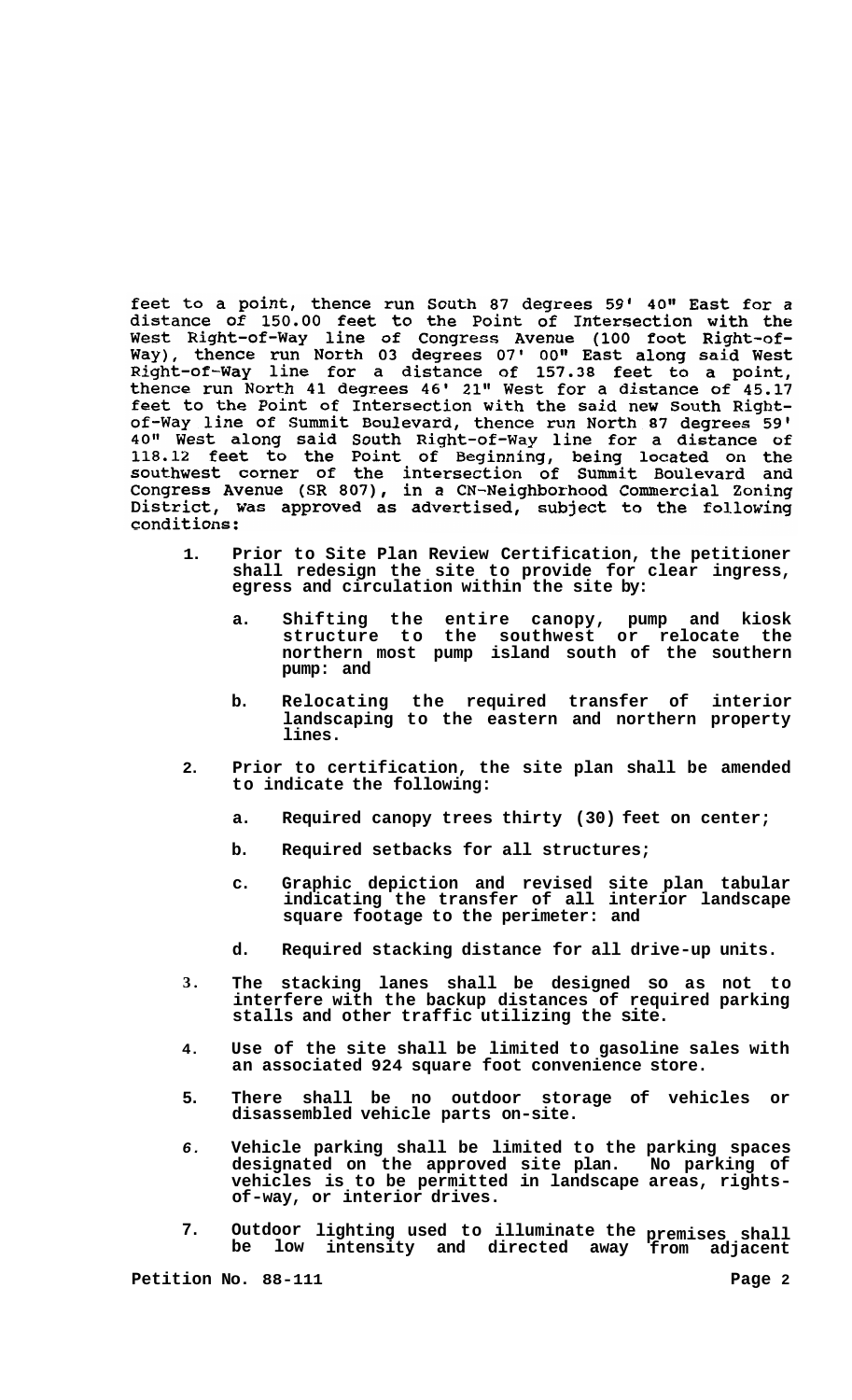**properties and streets, shining only on the subject site.** 

- *8.*  **No off-premise signs shall be permitted on site.**
- **9. Generation and disposal of hazardous effluents into sanitary sewerage system shall be prohibited unless adequate pretreatment facilities approved by the Florida Department of Environmental Regulation (FDER) and Agency responsible for sewage works are constructed and used by project tenants or owners generating such effluents.**
- **10. Sewer service is available to the property. Therefore, no septic tank shall be permitted on the site.**
- **11. Water service is available to the property. Therefore, no well shall be permitted on the site to provide potable water.**
- **12. The developer shall provide discharge control and treatment for the stormwater runoff in accordance with all applicable agency requirements in effect at the time of the permit application. However, at a minimum, this development shall retain onsite the stormwater runoff generated by a three (3) year-one (1) hour storm with a total rainfall of 3 inches as required by the Permit Section, Land Development Division. In the event that the subject site abuts a Department of Transportation maintained roadway, concurrent approval from the Florida Department of Transportation will also**  The drainage system shall be maintained **in an acceptable condition as approved by the County Engineer. In the event that the drainage system is not adequately maintained as determined by the County Engineer, this matter will be referred to the Code Enforcement Board for enforcement.**
- **13. The developer shall design the drainage system such that storm water runoff from the parking areas and paved surfaced area shall be separate from those areas which may contain hazardous or undesirable waste from the proposed site.**
- **14. Within 90 days of approval of this project, the property owner shall convey to Palm Beach County by road right-of-way warranty deed for:** 
	- **a) Summit Boulevard, 60.5 feet from centerline; and**
	- **b) Congress Avenue, 64 feet from centerline.**

**Both roads shall be free of all encumbrances and encroachments. Petitioner shall provide Palm Beach County with sufficient documentation acceptable to the Right of Way Acquisition Section to ensure that the property is free of all encumbrances and encroachments. Right-of-way conveyances shall also include "Safe Sight**